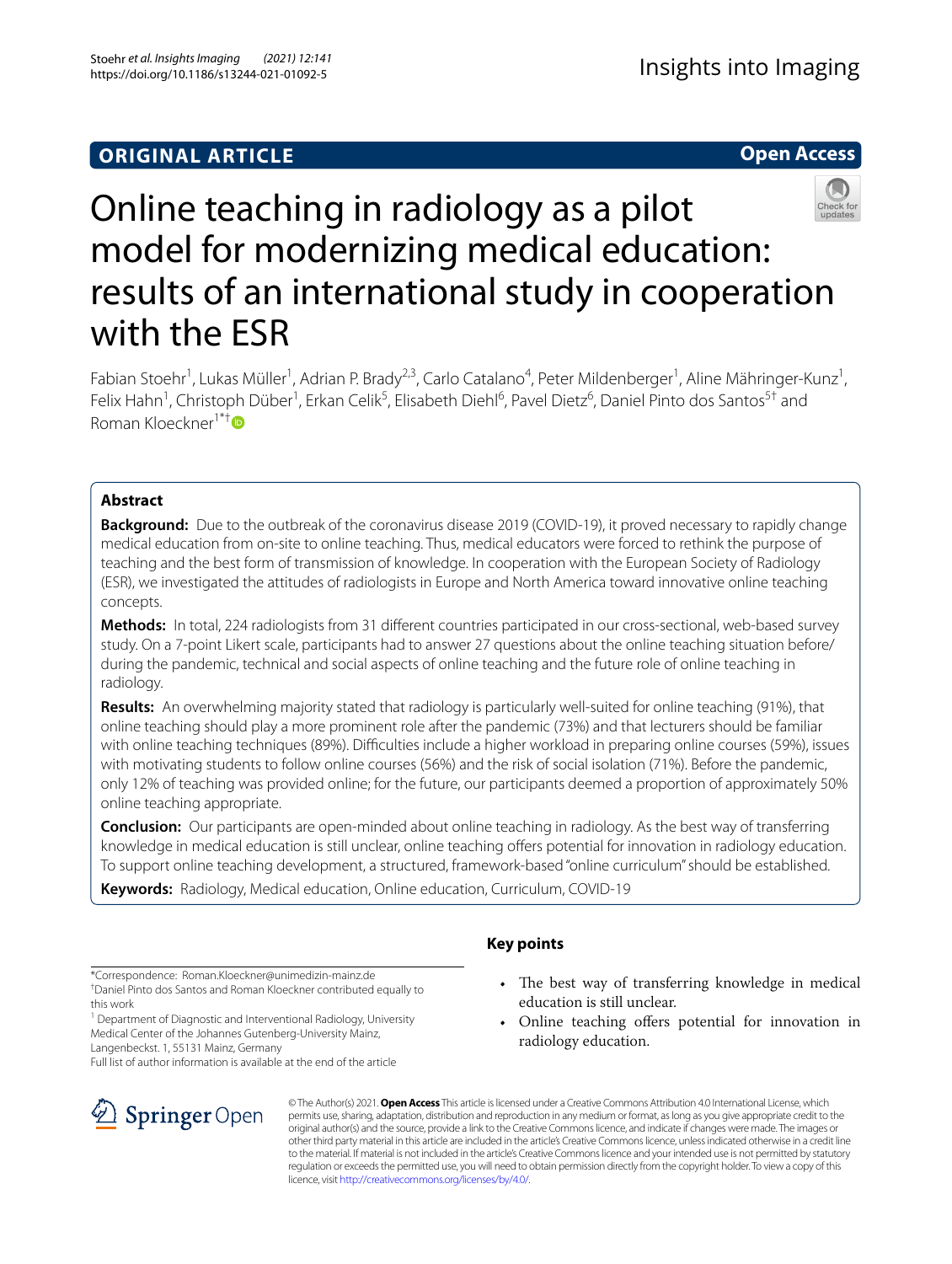The future challenge will be to further develop and integrate novel online teaching concepts.

# **Background**

The coronavirus disease 2019 (COVID-19) pandemic necessitated radical changes in medical education across the globe. In order to maintain sufficient teaching, innovative online teaching concepts had to be adopted under considerable time pressure  $[1-4]$  $[1-4]$  $[1-4]$ . However, as a positive consequence of the crisis, medical (and in particular radiological) educators were forced to rethink the "best" way to impart knowledge to medical students [[4,](#page-8-1) [5](#page-8-2)].

Current studies on this topic have established that both medical students and lecturers are highly interested in innovative concepts including online teaching and learning [[6,](#page-8-3) [7\]](#page-8-4). Nevertheless, before the pandemic, few medical schools included such innovative concepts in their portfolio  $[8-10]$  $[8-10]$ . In the wake of the pandemic, first attempts to implement diferent teaching techniques have been made; however, opinions difer on how medical education should be delivered in the future [\[4](#page-8-1), [7,](#page-8-4) [11](#page-8-7), [12](#page-8-8)].

One positive impact of current pandemic has been that radiologists and medical students were pushed to explore hitherto unknown areas of teaching and learning in medical education. Radiology, as a technologically driven specialty, has an outstanding opportunity to lead in adopting valuable innovative teaching techniques. Consequently, we aimed to evaluate radiologists' attitudes toward online learning in general, toward "real life" solutions for implementation of online learning, and toward potentially promising teaching concepts after the pandemic. In cooperation with the Education Committee of the European Society of Radiology (ESR), we decided to conduct this study among radiologists in Europe and North America in order to provide a broad scientifc basis for future development of teaching and learning in radiology.

# **Methods**

# **Study setup**

This survey was conducted as a cross-sectional, webbased study. Primary target group were ESR members who registered themselves as "academic radiologists." The study has been conducted in accordance with the "Checklist for Reporting Results of Internet E-Surveys (CHERRIES)" [\[13\]](#page-8-9) and with the "Strengthening the Reporting of Observational Studies in Epidemiology (STROBE) Statement: guidelines for reporting observational studies" [[14\]](#page-8-10) (Additional fle [1:](#page-7-0) STROBE checklist). Institutional review board approval was granted by the Ethics Committee of the Medical Association of Rhineland-Palatinate.

#### **Questionnaire design**

A dedicated questionnaire was designed together with the Institute of Occupational, Social and Environmental Medicine (ASU) of the University Medical Center Mainz. The questionnaire consisted of various sections covering in particular the following topics: online teaching situation before and during the pandemic, types of online teaching currently ofered and desired in future, technical and social aspects of online teaching, attitudes toward the current and future role of online teaching in radiology, suitability of diferent concepts for online teaching in radiology, changes in workload due to online teaching and changes in general workload, as well as current and desired ratio between online and on-site teaching. In total, the questionnaire comprised 27 questions. Participants were asked to answer the questions using a 7-point Likert scale  $(1 = "strongly disagree," 2 = "disagree," 3 = "some$ what disagree,"  $4=$ "neutral,"  $5=$ "somewhat agree,"  $6 =$ "agree," to  $7 =$ "strongly agree"). Compared to a 5-point scaling system, a 7-point Likert scale provides a higher variance and thus higher reliability [[15\]](#page-8-11). Ninepoint or even 11-point scales would not add any more value regarding the information obtained and could even strain our participants' abstraction capabilities [[16](#page-8-12)]. Furthermore, the questionnaire contains several questions from the Copenhagen Psychosocial Questionnaire (COPSOQ) as well as from the Prime MD patient Health Questionnaire 4 (PHQ-4). Both questionnaires are validated on a 5-point and a 4-point Likert scale  $[17, 18]$  $[17, 18]$  $[17, 18]$  $[17, 18]$ . The entire questionnaire is attached in the Additional fle [2](#page-7-1): Questionnaire.

# **Validation of the questionnaire**

The questionnaire underwent a two-step validation approach in order to further enhance the quality of the study. First, cognitive pretesting was performed on a small sample size of 10 participants [\[19](#page-8-15)]; second, pilot testing was performed on a larger cohort of 25 participants [[20](#page-8-16)].

# **Distribution of the questionnaire**

Invitations to take part in the study were distributed by the Education Committee of the ESR via email to all members of the ESR who registered themselves as "academic radiologists." Additionally, invitations were distributed via social media (e.g., Twitter, LinkedIn, etc.). All invitations contained an identical short introductory text and the hyperlink to access the survey. The participants were informed that the survey results would be anonymous and that they were collected for research purposes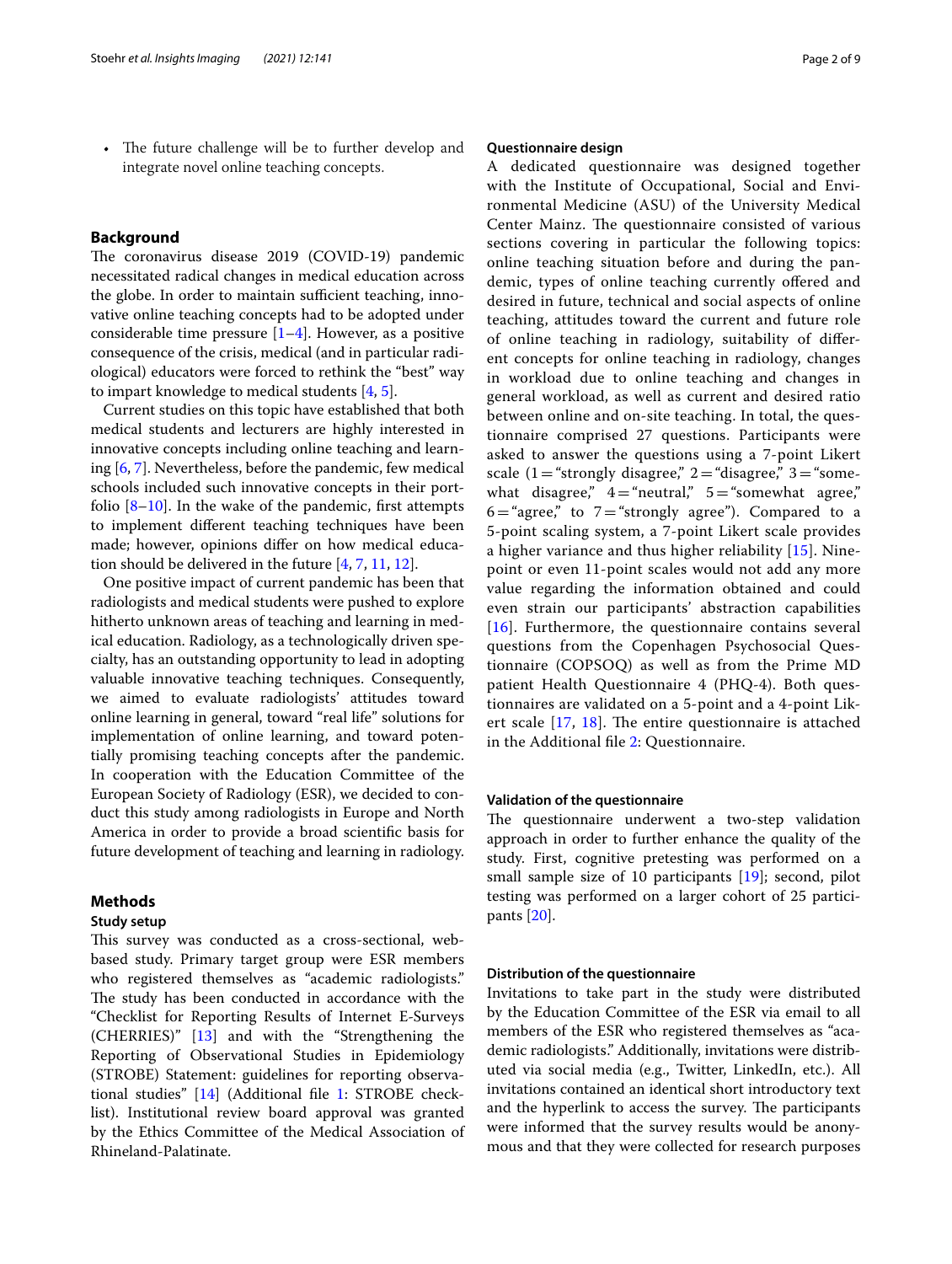only. The survey started on December 7, 2020, and was closed on February 15, 2021.

#### **Data collection and statistical analysis**

Survey results were collected via an established online survey tool (SurveyMonkey®, [www.surveymonkey.com](http://www.surveymonkey.com)). Final survey results were exported from SurveyMonkey® as CSV fle and subsequently analyzed using R 4.0.2 (A Language and Environment for Statistical Computing, R Foundation for Statistical Computing, [https://www.R](https://www.R-project.org)[project.org;](https://www.R-project.org) accessed February 2021). Figures were plotted using the ggplot2 and Likert packages [\[21\]](#page-8-17). Mean and standard deviation were calculated to analyze results [[22\]](#page-8-18).

# **Results**

## **Participants' demographics**

A total of 224 participants completed the questionnaire. Demographic data recorded were sex (59% male, 41% female), age (mean 48 years), country of current employment, years of professional teaching experience, and academic rank/title (excerpt in Table [1\)](#page-3-0).

#### **Survey results**

In the following, survey results for each particular category are presented in written form as well as graphically (Figs. [1,](#page-4-0) [2](#page-5-0), [3\)](#page-5-1). To increase comprehensibility, the text only contains the key fndings and summarizes "strongly disagree," "disagree" and "somewhat disagree" as disagreement and "somewhat agree," "agree" and "strongly agree" as agreement. For statistical analyses, the original 7-point categories were used. The entire results can be seen briefly in Fig. [1](#page-4-0).

# *Online teaching situation before and during the pandemic (lecturer's and department's situation)*

Only very few of our participants held online teaching courses before the pandemic (16%). However, most of our participants switched to online teaching during the pandemic (87%). Three out of four were satisfied with both quantity and quality of their online courses (76% and 78%). These results (from a lecturer's individual perspective) are almost identical with the online teaching situation at the department (Fig. [3\)](#page-5-1).

# *Types of online teaching currently ofered and desired in the future*

Interactive live lectures were the most common type of teaching offered (88%). Pre-recorded lectures/seminars were also common (58%), followed (after a gap) by online platforms and resources for self-learning and chats (32% and 27%). Only very few participants ofered audio podcasts (3%). The ranking regarding the desired online teaching types in the future followed the same order (Fig. [3\)](#page-5-1).

#### *Technical aspects of online teaching*

Two out of three postulated that the technical infrastructure of their teaching software is up to date (67%). However, only half of our participants were satisfed with the IT-support ofered (50%) and three out of four wished for more professional IT-support (73%). Nevertheless, most participants felt comfortable using the online teaching tools ofered (75%) and felt well prepared for online teaching in general (70%). Interestingly, around two thirds considered themselves as an early adopter of online teaching techniques (59%) and less than a quarter of our participants were concerned about their privacy when using online teaching methods (24%) (Fig. [3](#page-5-1)).

#### *Online teaching in radiology*

Nearly all of our participants stated that radiology is particularly well-suited to be taught online (91%) and most stated that online teaching should play a more prominent role even after the pandemic (73%). Online teaching offers sufficient possibilities to interact with the participants (68%), and it increases the quality of teaching in radiology in general (55%). Only one third of our participants stated that radiological teaching needs face-to-face interaction  $(31%)$  $(31%)$  $(31%)$  (Fig. 3).

## *Social dimensions of online teaching*

For two-thirds of the participants, online teaching might provide increased fexibility (67%). About the same proportion received positive recognition for their online courses by medical students (65%), whereas only 41% received positive recognition by their department. For 71% of our participants, online teaching creates a risk of social isolation and about half of our participants had difficulties in motivating their students to follow online courses (56%). Notably, less than a half of our participants stated that they would provide their online teaching resources for external partners (44%) (Fig. [3\)](#page-5-1).

## *Workload due to online teaching*

More than half of our participants stated that switching to online teaching led to a higher workload in preparing their courses (59%).

# *General workload and well‑being*

A great majority stated that they sometimes (45%) or even more often (35%) have an unevenly distributed workload. 45% of our participants stated that they sometimes get behind with their work; 34% stated that they get behind with their work even more often. Around two thirds stated that they sometimes (30%) or more often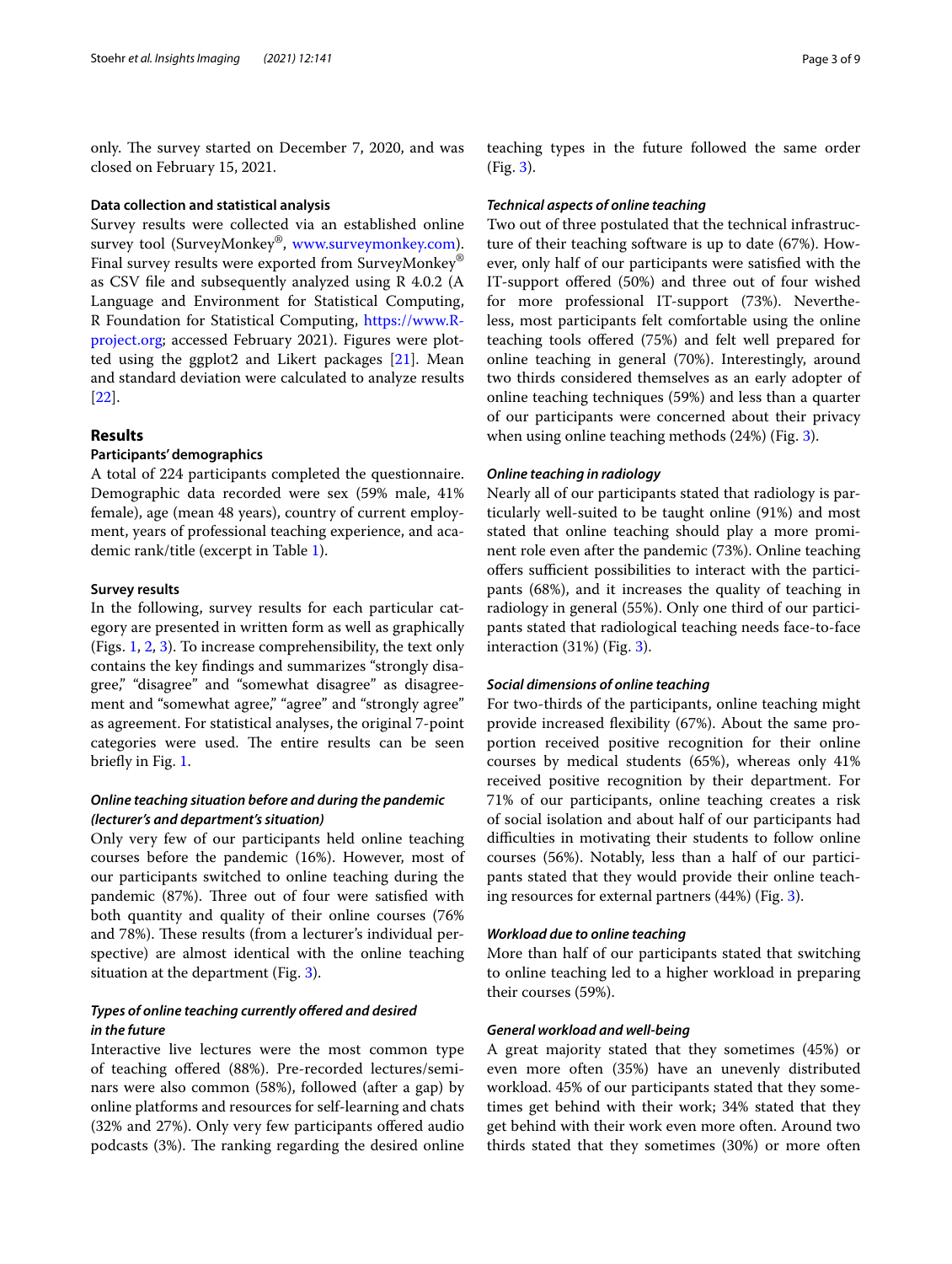# <span id="page-3-0"></span>**Table 1** Demographic characteristics of the participants

| Sex <sup>a</sup>                        | Female n (%)               | 90 (41.4)   | $N/A$ n $(\%)$          |
|-----------------------------------------|----------------------------|-------------|-------------------------|
|                                         | Male n (%)                 | 130 (58.6)  | 2(0.9)                  |
| Age                                     | Mean y (SD)                | 47.7 (11.3) | N/A n (%)<br>9(0.4)     |
| Professional teaching experience        | Mean y (SD)                | 16.7(10.5)  | N/A n (%)<br>32 (14.3)  |
| Country of current teaching affiliation | Austria n (%)              | 5(2.2)      | N/A n (%)               |
|                                         | Belgium n (%)              | 6(2.7)      | 2(0.9)                  |
|                                         | Bosnia & Herzegovina n (%) | 2(0.9)      |                         |
|                                         | Bulgaria n (%)             | 7(3.1)      |                         |
|                                         | Croatia n (%)              | 2(0.9)      |                         |
|                                         | Denmark n (%)              | 5(2.2)      |                         |
|                                         | Finland n (%)              | 5(2.2)      |                         |
|                                         | France n (%)               | 9(4.0)      |                         |
|                                         | Germany n (%)              | 32 (14.3)   |                         |
|                                         | Greece n (%)               | 5(2.2)      |                         |
|                                         | Hungary n (%)              | 4(1.8)      |                         |
|                                         | Ireland n (%)              | 7(3.1)      |                         |
|                                         | Israel n (%)               | 4(1.8)      |                         |
|                                         | Italy n (%)                | 12(5.4)     |                         |
|                                         | The Netherlands n (%)      | 10(4.4)     |                         |
|                                         | Norway n (%)               | 4(1.8)      |                         |
|                                         | Poland n (%)               | 3(1.3)      |                         |
|                                         | Portugal n (%)             | 2(0.9)      |                         |
|                                         | Romania n (%)              | 2(0.9)      |                         |
|                                         | Russia n (%)               | 1(0.5)      |                         |
|                                         | Serbia n (%)               | 1(0.5)      |                         |
|                                         | Slovakia n (%)             | 1(0.5)      |                         |
|                                         | Slovenia n (%)             | 1(0.5)      |                         |
|                                         | Spain n (%)                | 19 (8.4)    |                         |
|                                         | Sweden n (%)               | 5(2.2)      |                         |
|                                         | Switzerland n (%)          | 9(4.0)      |                         |
|                                         | Turkey n (%)               | 27 (12.0)   |                         |
|                                         | Ukraine n (%)              | 1(0.5)      |                         |
|                                         | United Kingdom n (%)       | 14(6.3)     |                         |
|                                         | USA n (%)                  | 16(7.1)     |                         |
|                                         | Other n (%)                | 1(0.5)      |                         |
| Sex <sup>a</sup>                        | Female n (%)               | 90 (41.4%)  | N/A n (%)               |
|                                         | Male n (%)                 | 130 (58.6%) | 2(0.9%)                 |
| Age                                     | Mean y (SD)                | 47.7 (11.3) | N/A n (%)<br>$9(0.4\%)$ |
| Professional teaching experience        | Mean y (SD)                | 16.7 (10.5) | N/A n (%)<br>32 (14.3%) |

SD, standard deviation; N/A, not available

<sup>a</sup> Answer options included "non-binary" as well, which was not chosen by any participant

(36%) have enough time for their work tasks. Two thirds stated that they sometimes (36%) or more often (31%) do not have enough time to complete all work tasks. In

summary, a great majority showed no or only mild distress (55% and 28%, respectively), a tenth showed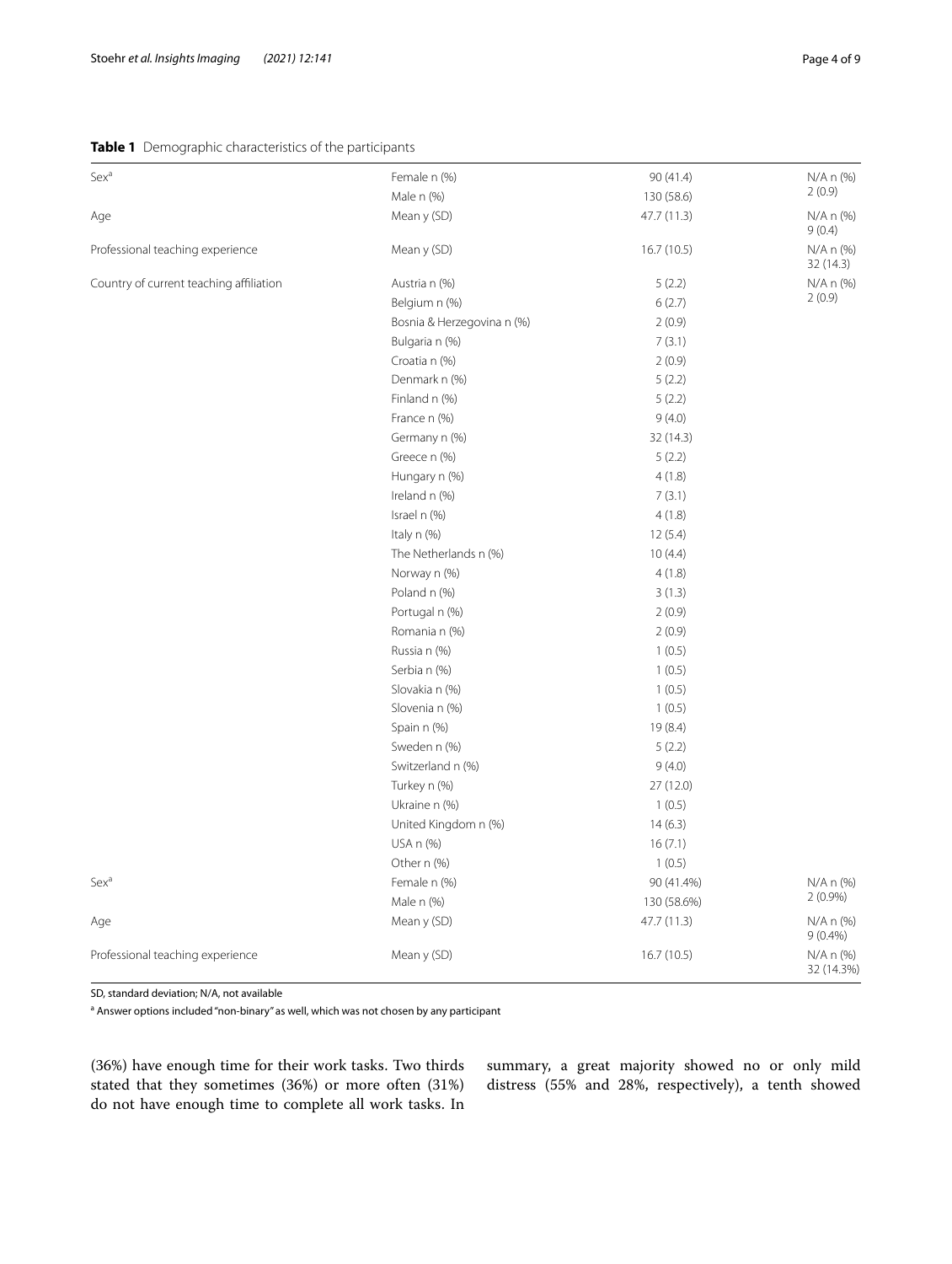

<span id="page-4-0"></span>"online teaching in radiology" (**c**), "social dimensions of online teaching" (**d**), and "future role of online teaching" (**e**). Orange represents "disagreement," gray represents "neutral," whereas blue represents "agreement"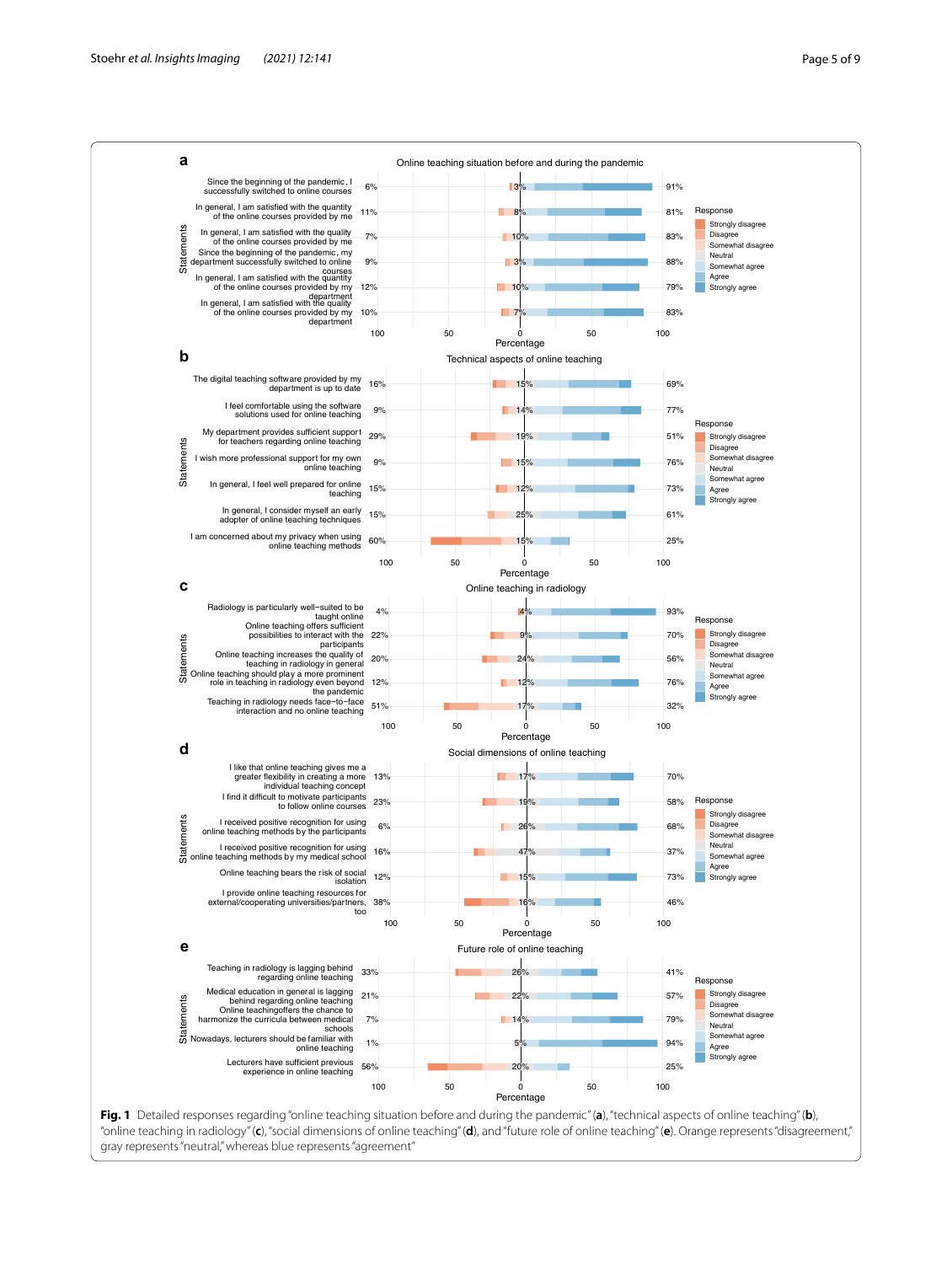

<span id="page-5-0"></span>

<span id="page-5-1"></span>moderate distress (10%), and only a minority showed severe distress (1%).

# *Future role of online teaching*

54% of participants believe that medical education in general is lagging behind where it should be regarding online teaching; 52% felt this is the case specifcally for radiology teaching. On the other hand, online teaching offers an opportunity to harmonize different curricula (75%). Although lecturers should be familiar with online teaching nowadays (89%), lecturers seem to be in some need of catching up (53%). Switching to online teaching led to unchanged (38%) or even higher participation in courses (36%) (Fig. [3](#page-5-1)).

# *Suitability of teaching concepts for online teaching*

The vast majority of our participants believe that lectures (88%) as well as seminars (83%) seem to be suitable for online teaching. In general, our participants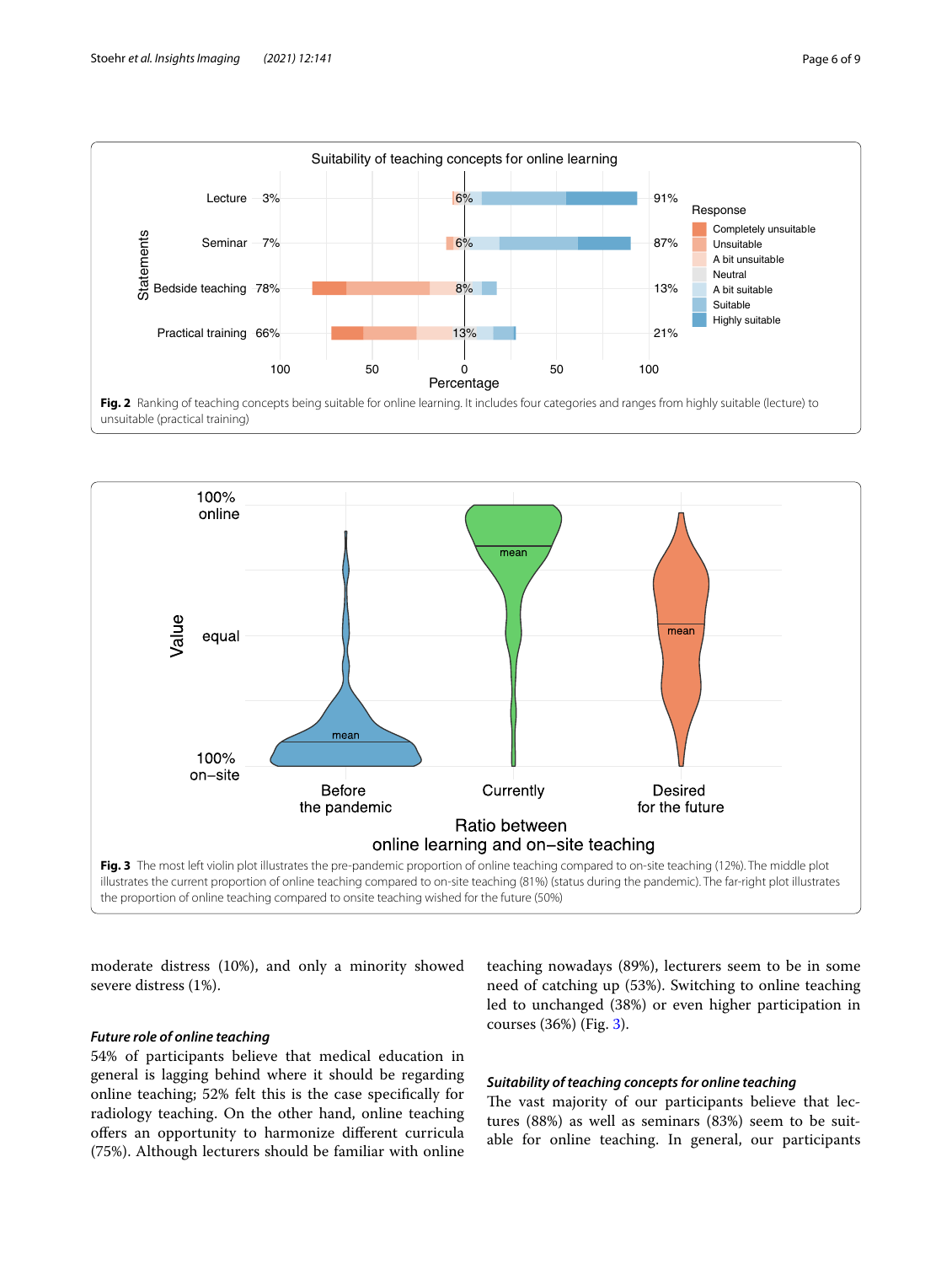deem practical training as well as bedside teaching rather unsuitable for online teaching (63% and 76%, respectively) (Fig. [2](#page-5-0)).

# *Pre‑pandemic, current and desired ratio between online and on‑site teaching*

Before the pandemic, our participants estimated a ratio of 12% online teaching compared to 88% on-site teaching. Due to the pandemic, this has now reversed: the current ratio is estimated at around 81% online teaching vs 19% on-site teaching. For the future, the desired ratio seems to settle down at around 50% online and 50% on-site teaching. Regarding the latter question, however, a considerable variability between 25 and 75% desired online teaching can be seen (Fig. [3](#page-5-1)).

# **Discussion**

Assembling views of more than 220 academic radiologists in the ESR's sphere across Europe and North America, for the frst time, this study shows a positive attitude toward up-to-date online teaching techniques in radiological education. Participants were convinced that radiology is particularly well-suited to be taught online. Furthermore, participants stated that online teaching in radiology currently lags behind its capabilities, comprising only 12% compared to 88% on-site teaching prepandemic. For the future, participants stated that online teaching should play a more prominent role and consider an amount of around 50% of online teaching to be ideal for radiological teaching.

Forced by the outbreak of the pandemic, medical schools had to switch much of their curriculum from onsite to online teaching  $[1-4]$  $[1-4]$ . As only very few medical schools had online teaching arrangements in place before the pandemic, the switch had the potential to cause trouble regarding teaching logistics and infrastructure  $[8-10, 23]$  $[8-10, 23]$  $[8-10, 23]$  $[8-10, 23]$ . This study demonstrates that most of our participants were satisfed regarding the overall quality and quantity of online courses provided by themselves and by the department. Nevertheless, it has to be said that at least an equivalent number of participants wished for more professional support for their teaching, e.g., regarding IT-solutions or IT-infrastructure. This perceived deficit may have been caused by the quick and unstructured switch to online teaching and may resolve itself automatically in time. However, this could also be the refection of a substantial investment backlog regarding up-to-date teaching equipment [[6,](#page-8-3) [23,](#page-8-19) [24](#page-8-20)].

Despite all possible teething problems, parts of clinical teaching in radiology—e.g., in the form of case presentations—can quite simply be ofered online compared to teaching rounds in internal medicine or the clinical examination in surgery. Furthermore, radiological tools like RIS and PACS are already fully digitized making online case/tumor conferences very easy. This is probably why most of our participants considered radiology to be particularly well-suited for online teaching. However, teaching in radiology is multifaceted and our participants judge digitization in radiology teaching in a diferentiated way: They deem lectures and seminars, but not practical training (e.g., endovascular simulator training) suitable for online teaching. Not only our participants but also medical students are highly interested in innovative online teaching techniques [[6](#page-8-3), [7\]](#page-8-4). For example, they appreciate the—nowadays—very easy access to broad web-based learning opportunities without the necessity for any physical presence. However, in most medical schools, current teaching is mainly based on traditional, ex-cathedra concepts [[8–](#page-8-5)[10\]](#page-8-6). As a result, in recent years, participation rates of students in formal teaching have been declining  $[25, 26]$  $[25, 26]$  $[25, 26]$  $[25, 26]$ . This may indicate students' discontent with the current teaching system [[25,](#page-8-21) [26](#page-8-22)]. On the other hand, it might also refect the dawn of a new teaching era. Our results prove that online teaching is appreciated by medical students, that the participation rates are constant or even higher compared to regular ofine courses and that our participants received positive recognition for their online teaching.

Despite these benefts of online teaching, possible weak points should not be forgotten. As stated by two thirds of our participants, one might be an increased risk of social isolation. This includes missing "live" interactions with both lecturers and colleagues [[27,](#page-8-23) [28](#page-8-24)]. However, the term "social isolation" implies a multidimensional issue, and its efect is undoubtedly further intensifed due to mandatory (and several times repeated) self-isolation in most countries. In turn, this leads to a lack of distinction between home and workplace which might further promote a downward spiral of isolation [\[11](#page-8-7)].

Following up on this, approximately half of our participants stated that they had difficulties in motivating their students to follow their online courses. Interestingly, recent studies postulate that the teaching type (e.g., problem based vs. lecture based) might afect students' motivation more than the teaching format (e.g., online vs. on-site teaching)  $[29, 30]$  $[29, 30]$  $[29, 30]$  $[29, 30]$ . The difficulty in motivation reported by our respondents can be explained by the fact that the shift toward online learning was performed as "emergency remote teaching" instead of a structured transition. Thus, it can be assumed that most radiology departments did not have a dedicated framework for their online teaching courses. In order to avoid leaving students behind and to sustainably enhance their motivation, future teaching concepts should mainly focus on creating a specifc curriculum including schedules and frequent performance reviews.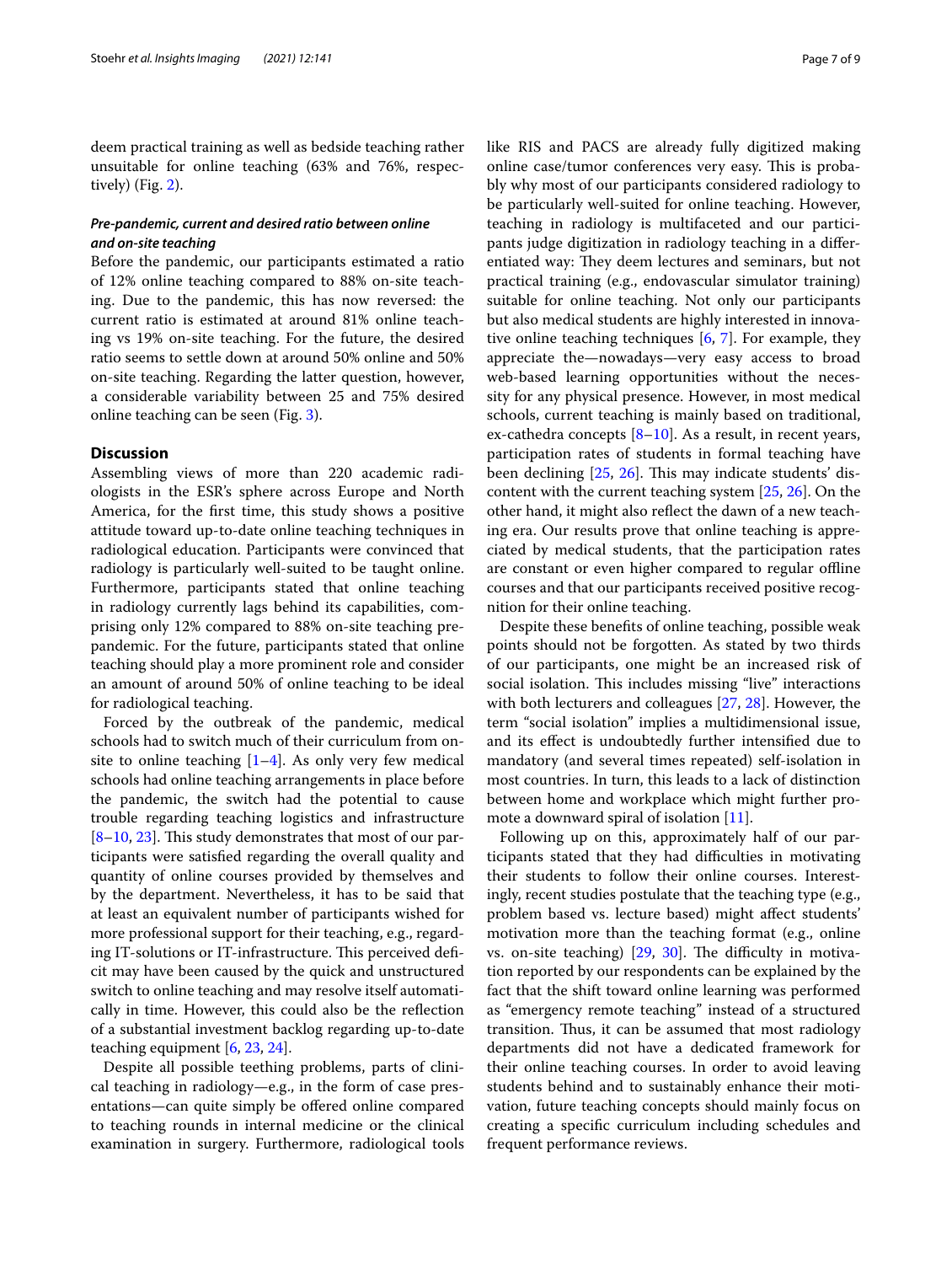It is quite understandable that such a venture is not possible without any additional efort. Lectures have to be made "suitable" for online courses, technical infrastructure has to be installed or at least adapted, etc. [\[23](#page-8-19), [24\]](#page-8-20). Thus, nearly two thirds of our participants stated that preparing online courses was associated with a higher workload. However, it is in the nature of things that establishing a new concept is always associated with additional efort. Furthermore, as the pandemic situation has already lasted more than a year, most former on-site courses have already successfully switched to online. From this *potpourri* of online teaching resources, new opportunities will rise. Flagship projects from recent years showed how digitization of education opens new horizons for teaching and learning. Recently, for example, the German Radiological Society (DRG) launched an interactive web-based learning platform offering a teaching program including online courses, recorded lectures, etc. for medical students (<http://conrad.drg.de/>). Not only does it allow for easy access to broad knowledge on demand but also it helps to structure knowledge and may even foster the harmonization of educational content in the future.

#### **Limitations**

This study is a questionnaire-based survey and entails typical pitfalls of those. First, there is selection bias, meaning that highly interested or motivated participants are more likely to complete the survey [[31\]](#page-8-27). Next, this study was directed at radiologists, which represent a specialized community within the broader medical community. Even though this group was the particular target of the study, the risk of confrmation bias remains, given that radiologists as technophilic physicians may believe to a greater extent in online teaching than physicians of other subspecialties would do [[32\]](#page-8-28). Furthermore, there is potential social desirability, meaning that participants choose the answer which they assume is favorable [\[33](#page-8-29)]. In order to mitigate this kind of bias, we chose a completely anonymous and untraceable study design and instructed the participants that the survey results were for research purposes only. Regarding technical issues, video teleconference tools used by the participants for their online teaching were not standardized and results may be afected using a variety of diferent tools. Further studies should investigate this issue. Ultimately, we decided on a cross-sectional study design, which allows only for a snapshot. To assess long-term efects, further longitudinal studies are necessary. Such follow-up studies could focus on which concepts or combinations are most suitable to impart knowledge to medical students. This could provide a more in-depth analysis of diferent teaching types. Further studies could also investigate diferences in how lecturers and medical students see "their" future of medical education. Further studies could also investigate if online teaching might foster the harmonization of teaching curricula around the world. As this study mainly focused on industrialized countries across Europe and North America, further studies could include emerging or developing countries in order to more deeply analyze socioeconomic factors in teaching radiology.

## **Conclusion**

Summarizing the results of our study, the overarching challenge should be to design a dedicated, new curricular framework by reasonably integrating innovative online teaching concepts. The pandemic has forced the whole medical community to rethink the processes of learning and the best ways to impart knowledge to medical students. Thus, we are convinced, after the pandemic is over medical education will have changed substantially. Furthermore, we strongly believe that the lessons we have learned from 2020 will further stimulate benefcial changes in teaching. As developing, implementing, and improving innovative techniques is at the heart of radiology, we are convinced that the current situation creates an extraordinary opportunity for radiology to become a pioneer in modernizing medical education.

#### **Abbreviations**

COVID-19: Coronavirus disease 2019; ESR: European Society of Radiology; STROBE: Strengthening the Reporting of Observational Studies in Epidemiology; CHERRIES: Checklist for Reporting Results of Internet E-Surveys; ASU: Institute of Occupational, Social and Environmental Medicine.

## **Supplementary Information**

The online version contains supplementary material available at [https://doi.](https://doi.org/10.1186/s13244-021-01092-5) [org/10.1186/s13244-021-01092-5](https://doi.org/10.1186/s13244-021-01092-5).

```
Additional fle 1. Guidelines for reporting observational studies.
```
**Additional fle 2.** Questionnaireinvestigating various aspects of online teaching in medical education and radiology.

#### **Acknowledgements**

We thank all participating radiologists all over the world. Furthermore, we want to thank Professor Minerva Becker and the Educational Committee of the ESR for their outstanding support.

#### **Authors' contributions**

RK and DPDS are co-last authors. RK, DPDS, LM, and FS conceived the project; all authors made substantial contributions to the study design; all authors contributed to acquisition of data; LM, FH and DPDS conducted statistical analyses; all authors made substantial contributions to the interpretation of the data; RK, DPDS, LM and FS prepared the initial draft of the manuscript; all authors contributed critical revisions. All authors read and approved the fnal manuscript.

#### **Funding**

Open Access funding enabled and organized by Projekt DEAL. FS and LM are supported by the Clinician Scientist Fellowship "Else Kröner Research College: